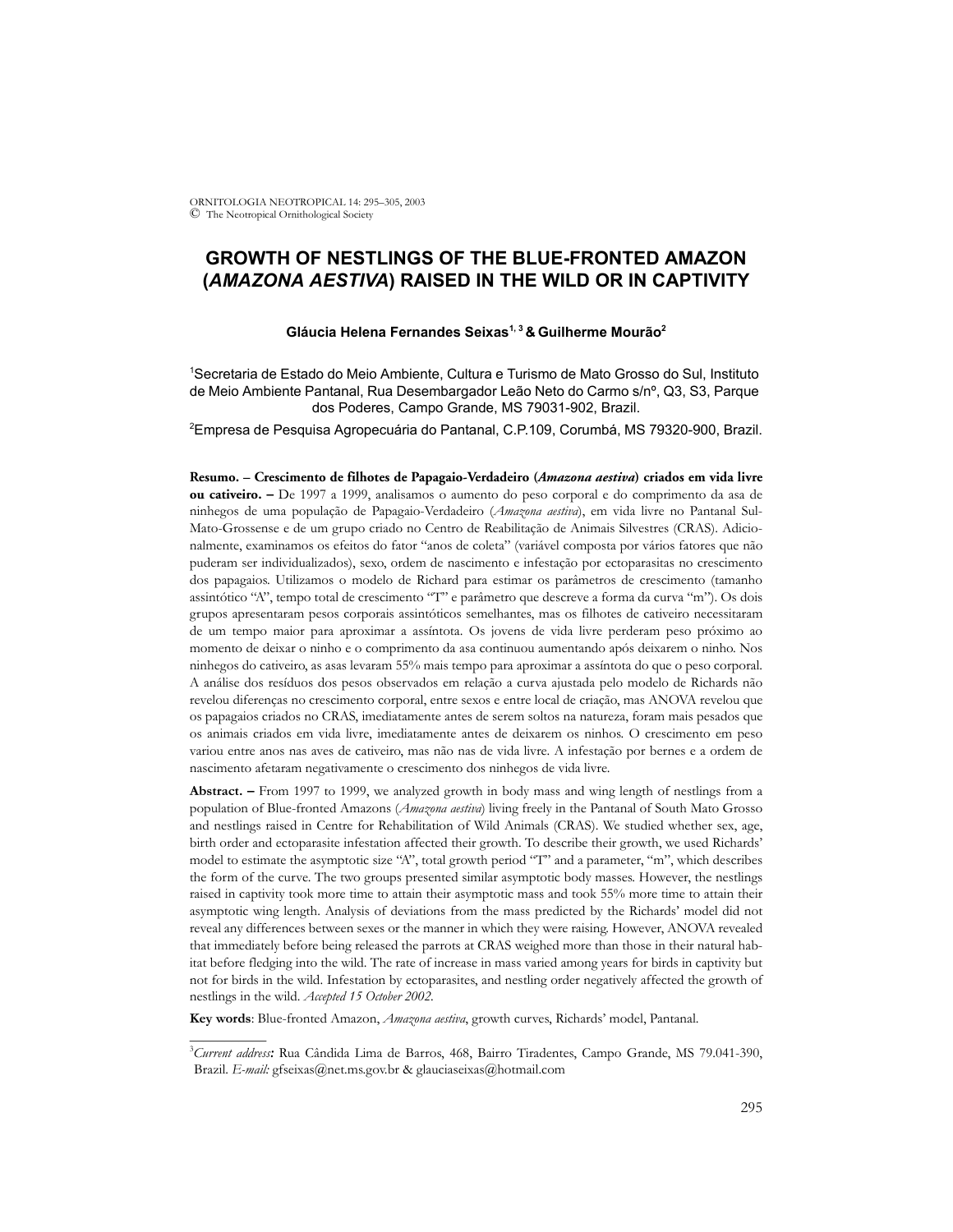FERNANDES SEIXAS & MOURÃ0

# INTRODUCTION

Growth characteristics vary among bird species as a result of many selective pressures (Navarro & Bucher 1990). Intra-specific variations in growth parameters (i.e., between sexes or in relation to birth order) seem to have adaptive value (Ricklefs 1968, 1976) and are indicators of the organism's health and general body condition (Fendley & Brisbin 1977).

In general, parrots have relatively small eggs, long incubation periods and asynchronous clutches (Bucher 1983). Hatchlings are altricial and featherless, have their eyes closed, and are not able to hold their heads up. They grow slowly and fledge only after an extended period of time in the nest (Bucher 1983, Forshaw & Coopers 1989, Navarro & Bucher 1990). All this suggests that natural selection has not favored rapid growth and maturity in this group, but researchers have not found a convenient explanation for this unusual combination of characters (Bucher 1983). Very few data on parrot growth exist and most are from captive birds (Caccamise & Alexandro 1976, Caccamise 1980, Saunders 1982, 1986; Bucher 1983, Stamp *et al.* 1985). Although the Blue-fronted Amazon (*Amazona aestiva*) has a relatively wide distribution (northwest Brazil, eastern Bolivia, northern Argentina and southern Paraguay), little systematic information on the species' reproductive and growth characteristics are known to exist (Forshaw & Coopers 1989). All available information comprises nesting habitats and nest characteristics in the Province of Salta in Argentina (Sauad *et al.* 1991a, 1991b; Nunez *et al.* 1991). We did not find any study focused on Bluefronted Amazon growth, in captivity or in the wild.

In the Brazilian state of Mato Grosso do Sul more than 3000 Blue-fronted Amazon nestlings illegally captured over the past 13 years have been seized and sent to the Wildlife Rehabilitation Centre/Secretariat of Environmental Affairs (SEMACT MS). This entity implemented a conservation and management programs for this parrot, focusing their efforts in the Pantanal region (Seixas & Mourão 2000). However, prior to the present study, the data on nesting ecology and growth of the species were sorely lacking.

This study aimed 1) to analyze growth parameters of Blue-fronted Amazon nestlings in the Pantanal of Mato Grosso do Sul and of captive nestlings raised at a Rehabilitation Center, 2) to evaluate Richard's model for growth, body weight and wing span analysis, and 3) to examine how the factors "year of collection", sex, birth order and an ectoparasite infestation (bot fly larvae) affect parrots' growth.

### METHODS

*Study area*. We monitored Blue-fronted Amazon nestlings' growth during the reproductive seasons (August–December) of 1997 through 1999, in the farm Refúgio Ecológico Caiman (19º51'–19º58'S and 56º17'–56º24'W) in the Brazilian Pantanal wetlands. The Pantanal may be divided into sub regions with different hydrologic and biophysical characteristics. The study area is within the Miranda sub region, which is characterized by the presence of river depressions with sedimentary deposits (sandy and clay soils) belonging to the Paraguay River basin (Adámoli 1986). The farm covers a total area of  $520 \text{ km}^2$  and consists of a mosaic of floodplains, grasslands, savannas, scrub savannas, arboreal savannas, forests of riparian vegetation, and man-made pastures (Pott 1997, Silva *et al.* 1998). The floodplains are covered by grasses and herbs, located in the seasonally flooded areas of the rivers, and the patches of forest are small geomorphological faces, slightly elevated (1–2 m), and free from inundation (Pott 1997, Silva *et al.* 1998).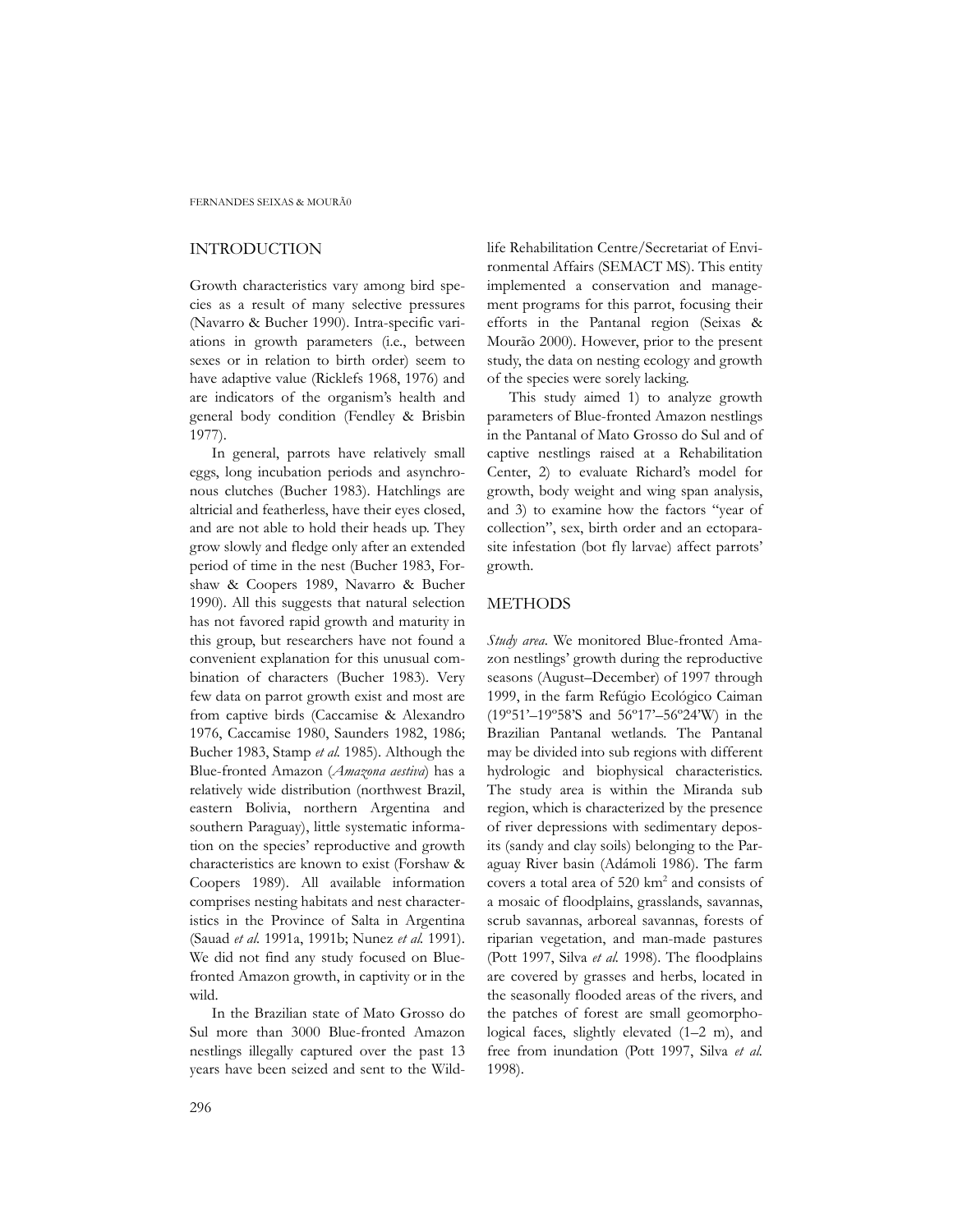Annual rainfall averages 1207 mm (Soriano 1997) and the dry (May–October) and wet seasons are well defined (November– April), with higher rainfall concentration between December and February.

 In addition to free living nestlings, we also monitored the growth of parrot nestlings raised at the Wild Animal Rehabilitation Center (CRAS) of the State Secretariat for Environment of Mato Grosso do Sul, located in the state capitol Campo Grande, Brazil (20º27'S–54º33'W), during the reproductive seasons of 1997 through 1999. These birds, illegally captured, had been seized by police, and then brought to CRAS where they stayed until their reintroduction to the Pantanal areas of Mato Grosso do Sul.

*Data collection on free-living animals.* We monitored the growth of 86 nestlings from 44 nests located in the study area, i.e., 38 nestlings from 17 nests in 1997, 30 from 18 nests in 1998, and 18 from 9 nests in 1999. We weighed the birds  $(\pm 0.1 \text{ g})$  with a digital balance, and measured  $(\pm 0.5 \text{ mm})$  the length of folded left wing with a caliper.

The interval between visits to the nests varied between reproductive seasons and averaged 13 days (range of 7–17 days) in 1997 and 1999. In 1998, nest monitoring occurred, on average, every 8 days (range 3–16 days). We registered the number of ectoparasites, bot fly larvae (*Philornis* sp. larvae, Diptera: Muscidae), over the nestlings' bodies while they were in the nests. We estimated the age of 10 nestlings upon finding them in their nests (maximum 3-day error). For the 26 nestlings for which birth age determination was not possible, we estimated birth order based on physical characteristics (e.g., weight, feathering stage, etc.).

*Data collection and management in captivity.* We monitored the growth of 38 captive nestlings in 1997 and 86 in 1999. We measured the birds every eight days on average (range 3 to 22 days), beginning in September each year, until January in 1998 and February of 2000. At the CRAS, the nestlings were maintained in small-insulated cages for the first 4 weeks, being fed 3 times a day. Their initial diet was smashed fruits, vegetables, corn flour and puppy food. Thereafter, in order to train the birds to feed by themselves, nestlings were gradually provided with chopped fruit and vegetables, seeds and grains. When fully feathered, the birds were transferred to a bigger cage (2.5 x 2.5 x 2.5 m) exposed to weather conditions, and, in the last month, transferred to a wide cage  $(5 \times 5 \times 20 \text{ m})$  to give them the possibility to fly. During this last period, they were treated against parasites (Ivermectin). There was no ectoparasite infestation on captive birds.

*Blood collection*. In the last stage of feathering, we collected 0.1 ml of blood from 37 captive individuals (35 in 1997 and 2 in 1999) and of 21 free living birds in 1998 to determine their sex. Blood samples were collected through a nail cut, placed in a plastic tube with 0.5 ml absolute ethanol, and sent to the São Paulo University Biology Institute. The samples were analyzed through the polymerase chain reaction technique (Griffiths *et al.* 1998).

*Statistical analysis.* Theoretical growth models are especially useful to analyze growth data when the age of young is not accurately known. In many studies on nestlings' theoretical growth, e.g., Von Bertalanffy, Gompertz, or logistic models have been used to describe growth with three parameters (Ricklefs 1968, Pruitt *et al.* 1979, Ricker 1979). However, a common characteristic of these models, and also of monomolecular models, is the fixed shape of the curve, determined by the inflexion point (Ricklefs 1967, Zach *et al.* 1984) or by the parameter that defines the shape of the curve (m) (Brisbin *et al.* 1986). Thus, the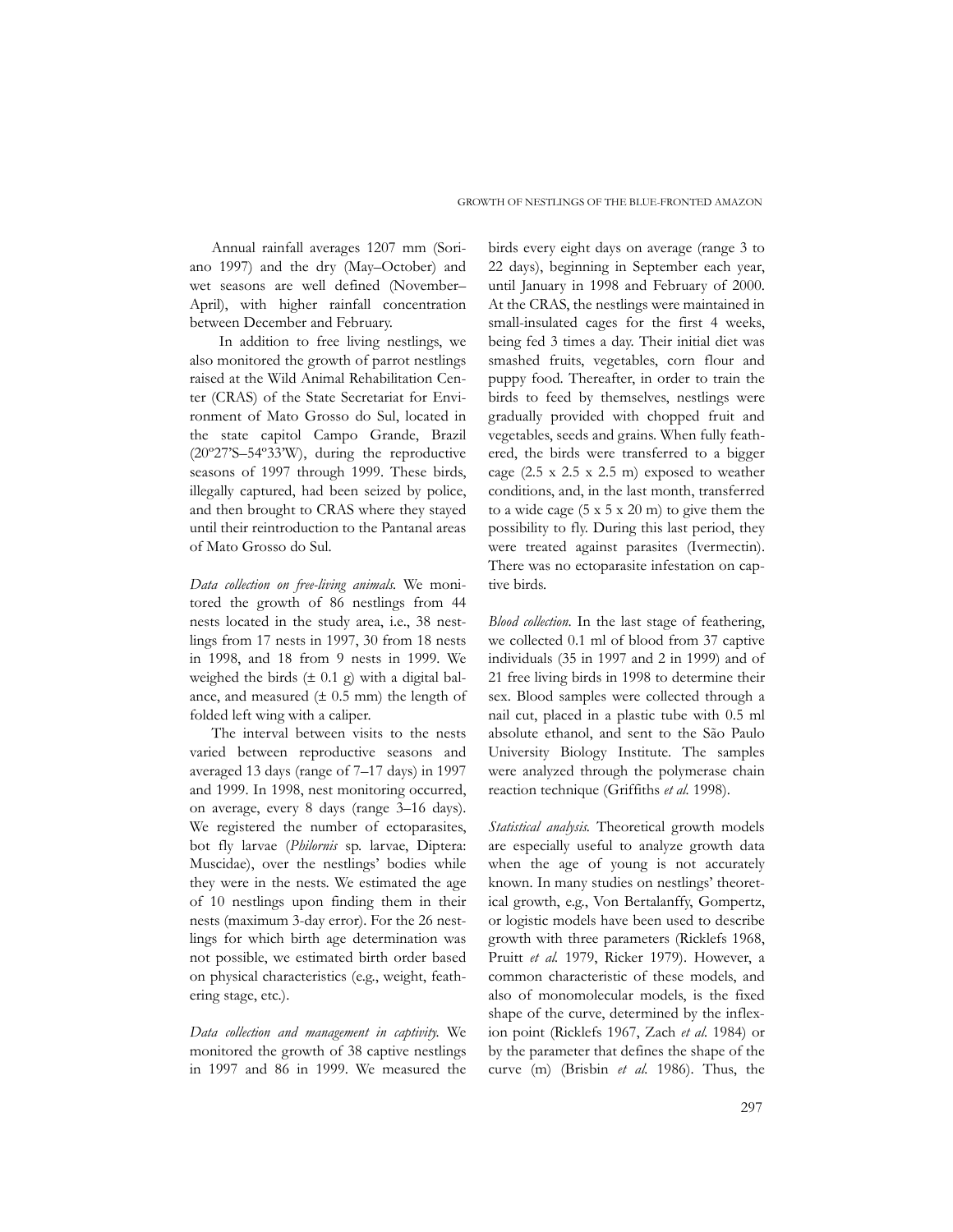#### FERNANDES SEIXAS & MOURÃ0

monomolecular, von Bertalanffy, Gompertz or logistic models present inflexion points close to 0, 0.30, 0.37, and 0.50, and "m" values of 0.067, or close to 1 and 2, respectively (Brisbin *et al.* 1986). For these reasons they are considered to belong to the Richards' model family which, by incorporating one more parameters (m), presents more flexibility (Zach *et al.* 1984, Brisbin *et al.* 1986). The advantages of using Richards' model are discussed by many authors (White & Ratti 1977, Causton *et al.* 1978, Sugden *et al.* 1981), and questioned by many others who consider the adjusting techniques too complex, the values obtained for the parameters not directly comparable, and argue that simpler models of three parameters are adequate in most cases (Ricklefs 1967, 1973, Pruitt *et al.* 1979, Zach & Mayoh 1982). However, Zach *et al.* (1984) say that these assumptions were not properly tested and conclude that, in their experiment, the Richards' method was adequate to describe body mass growth, but not useful to describe the growth of the primary feathers length.

Therefore, we used the Richards' non linear asymptotic growth model, adapted by Brisbin (1988): St = [A<sup>(1-m)</sup>-(A<sup>(1-m)</sup>-S<sub>t-1</sub><sup>(1-m)</sup>)e<sup>(-2dt/</sup>  $\sum_{(1+m)}$ ]<sup>1/(1-m</sup>), where "St" is mass or length measured at time "t", "A" is asymptotic body mass or asymptotic length, "m" is the parameter that designs the curve, "St-1" is body mass or length measured at time "t-1", "e" is the natural log base, "dt" is the interval between "t" and "t-1", and "T" is the total growth time. That is, "T" is the period spent by the animal to reach asymptotic mass or asymptotic length.

This reparametering is desirable since it allows the estimation of total growth time (T) (Brisbin *et al.* 1986). This model is more flexible, and can usefully accommodate this situation when the estimated relationships between growth rate and body mass and wingspan suggest different functional forms

(i.e., different "m"), indicating the need for more than one model of the relationships among the three parameters.

To avoid pseudo replication and ensure independence among observations in the dataset, we used only one growth measurement (the difference between one assessment and the subsequent assessment of the same bird is one growth measurement) for each bird. When data were available over several growth measurements or intervals for a particular bird, a random selection process was used to determine which of the intervals would be included in the analysis. Wild birds were seldom measured weighing less than 150 g and captive birds, seldom less than 250 g. As a result, we chose to include the "light" interval for a bird whenever the data were available in order to have a distribution of growth rates over the range of possible bird weights. A parallel process was imposed to manage the wing length dataset. Data from 6 wild and 18 captive birds that died in the nest were excluded from analysis.

We used the NONLIN module (modified Gauss-Newton method) of Systat 7.0 statistical software (Wilkinson 1997) to estimate A, m and T parameters of body growth in weight and wingspan, using the intervals of growth in body weight, or wingspan measured at the beginning and end of each time interval. We adjusted the size-age curve using the parameters estimated by the Richards' model. In order to plot the body mass-age curve, and the wingspan-age curve we used the values 11 g and 10 mm for body mass and wingspan, respectively, as measurements registered for nestlings just after hatching.

We used analysis of variance (ANOVA), 1) to analyze deviations of observed measurements from the values estimated by the Richards' model, and 2) to test the differences in the nestlings' rate of weight gain between groups of birds, sexes and years. We used simple linear regression to investigate possible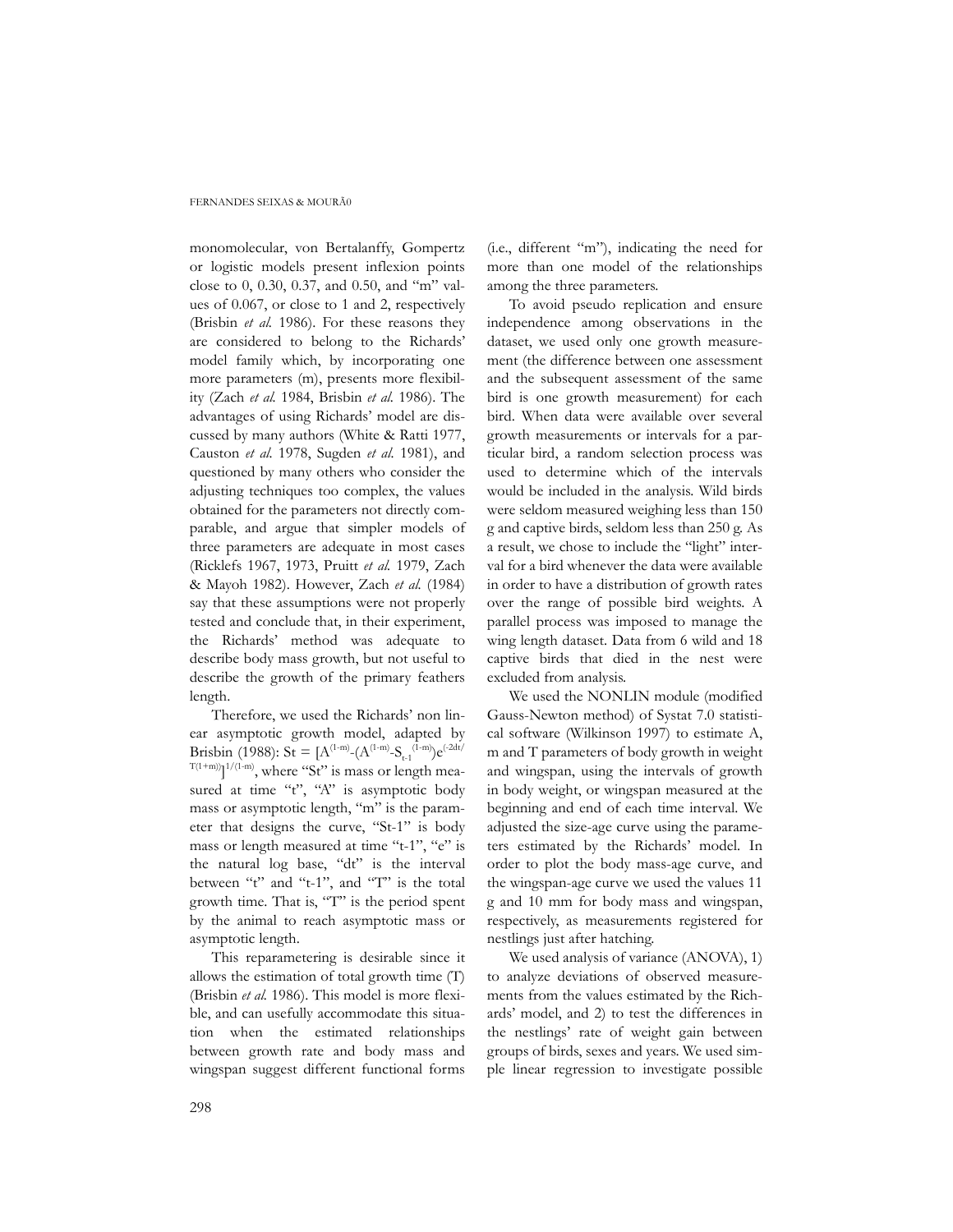

FIG. 1: Relationship between the growth rates and mean weight of wild (a) and captive-growing parrots (b). Adjusted size-age curve (continuous line) and individual growth of known aged (dotted lines) wild parrots (c), and (d) adjusted size-age curve for captive (continuous line) and wild parrots (broken line).

effects of bot fly larvae infestation and birth order over clutches with more than one hatchling for wild birds. "Year of collection" was considered a fixed variable to represent many other factors that could not be individualized (rainfall, temperature, etc.).

## **RESULTS**

The observed change in body mass showed a convex relationship with average weight, both in wild parrots and those raised at CRAS. Maximum body mass increases of 10 to 20 g/ day were reached when nestlings weighed around 200 to 300 g, and fell to zero or even were negative around 400 g (Figs 1A and 1B). The general shape of the curves suggested that a non-linear asymptotic model would be appropriate to describe growth under both raising conditions.

For wild nestlings, asymptotic weight was estimated as equal to 366 g and total growth time (T) as 56 days. The parameter that describes the "m" curve shape was 1.047. For captive nestlings the asymptotic weight was 370 g, "T" was 64 days, and "m" was 1.056. We estimated wingspan as 263 and 209 mm, total growth time (T) as 108 and 99 days, and the "m" curve parameter as 1.189 and 2.971 for wild and captive birds, respectively.

The graphical relationship between the known age of wild nestlings and their estimated rate of weight gain demonstrates a great deal of data variability. At about 50 days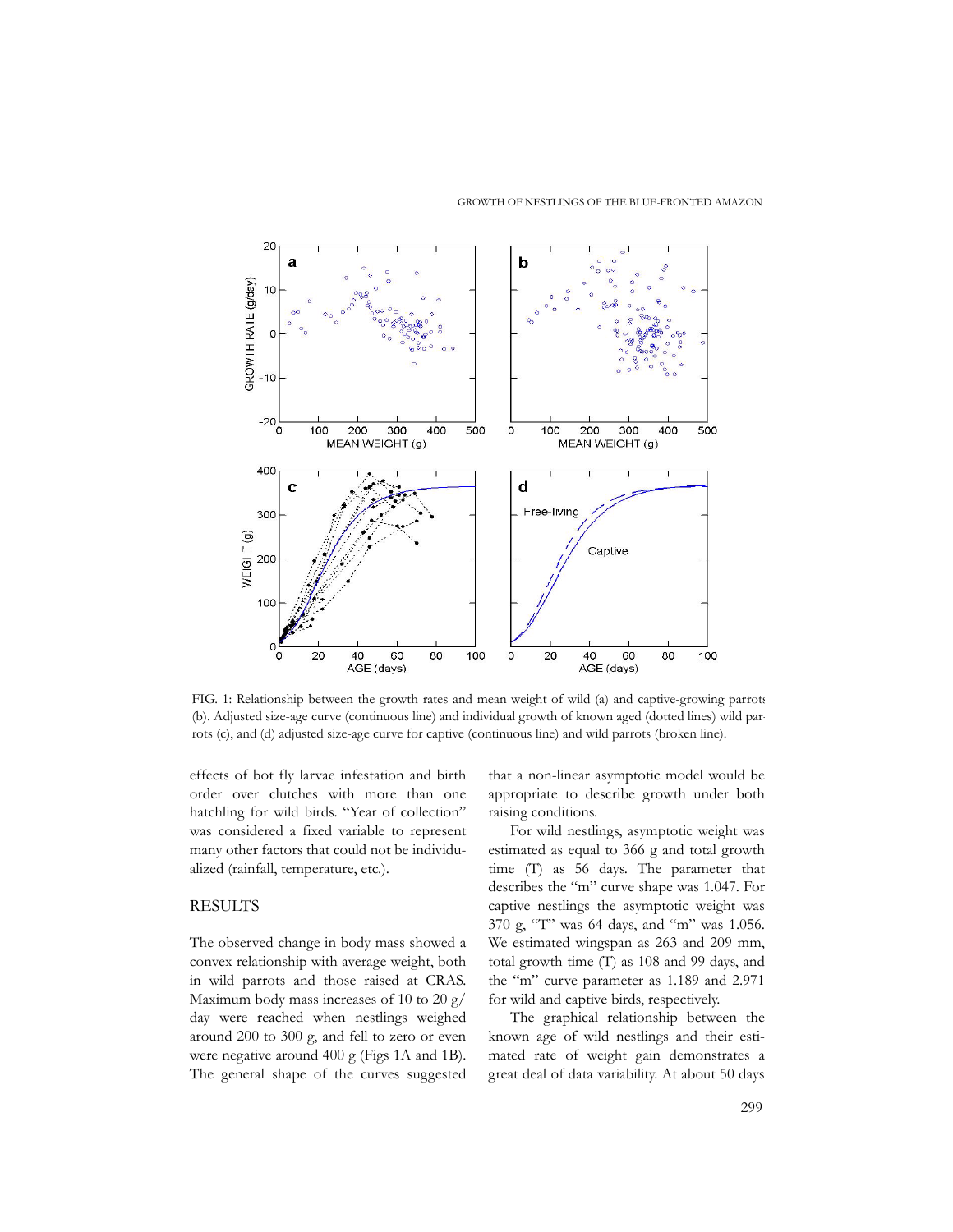

FIG. 2: Relationship between wing growth rates and mean wing length for wild (a) and captive parrots (b). Plot (c) shows the adjusted wing size-age curves of wild parrots estimated by fixing the asymptotic wing length at 206 mm (broken line), and by having the iteration algorithm estimating the asymptotic wing length (continuous line), overlaid with individual growth of known-aged parrots (dotted lines), and (d) adjusted wing size-age curve for the nestlings raised in captivity (continuous line).

TABLE 1: Mean and standard deviation (SD) of masses (g) of male and female fledglings of Bluefronted Amazon raised in captivity or in the wild.

| Groups  | Sex    | Mean   | SD    | n  |
|---------|--------|--------|-------|----|
| Captive | Male   | 400.53 | 42.33 | 34 |
| Wild    | Female | 361.57 | 39.71 | 28 |
|         | Male   | 364.22 | 38.81 | 9  |
|         | Female | 343.08 | 56.57 | 12 |

of age, nestlings actually began to lose weight, according to our measurements (Fig. 1C).

Theoretical predictions of body weight gain for the two groups differed very little and, at 70–80 days, were practically the same

(Fig. 1D). Although the curves adjusted by the Richards' model did not detect differences in asymptotic weight among captive and wild birds of both sexes, a two-way ANOVA indicates that nestlings raised at CRAS were heavier immediately before release (i.e., ages of 90–100 days) than wild fledglings (i.e., age of 60–70 days)  $(F<sub>1–80</sub>$  = 5.875,  $P = 0.018$ ,  $r^2 = 0.207$ ). Males were heavier than females in both groups of birds  $(F<sub>1-80</sub> = 12.987, P = 0.001, r<sup>2</sup> = 0.207)$  (Table 1).

Wing length increased at a low rate (4 mm/day) until reaching approximately 100 mm in length in both wild and captive nest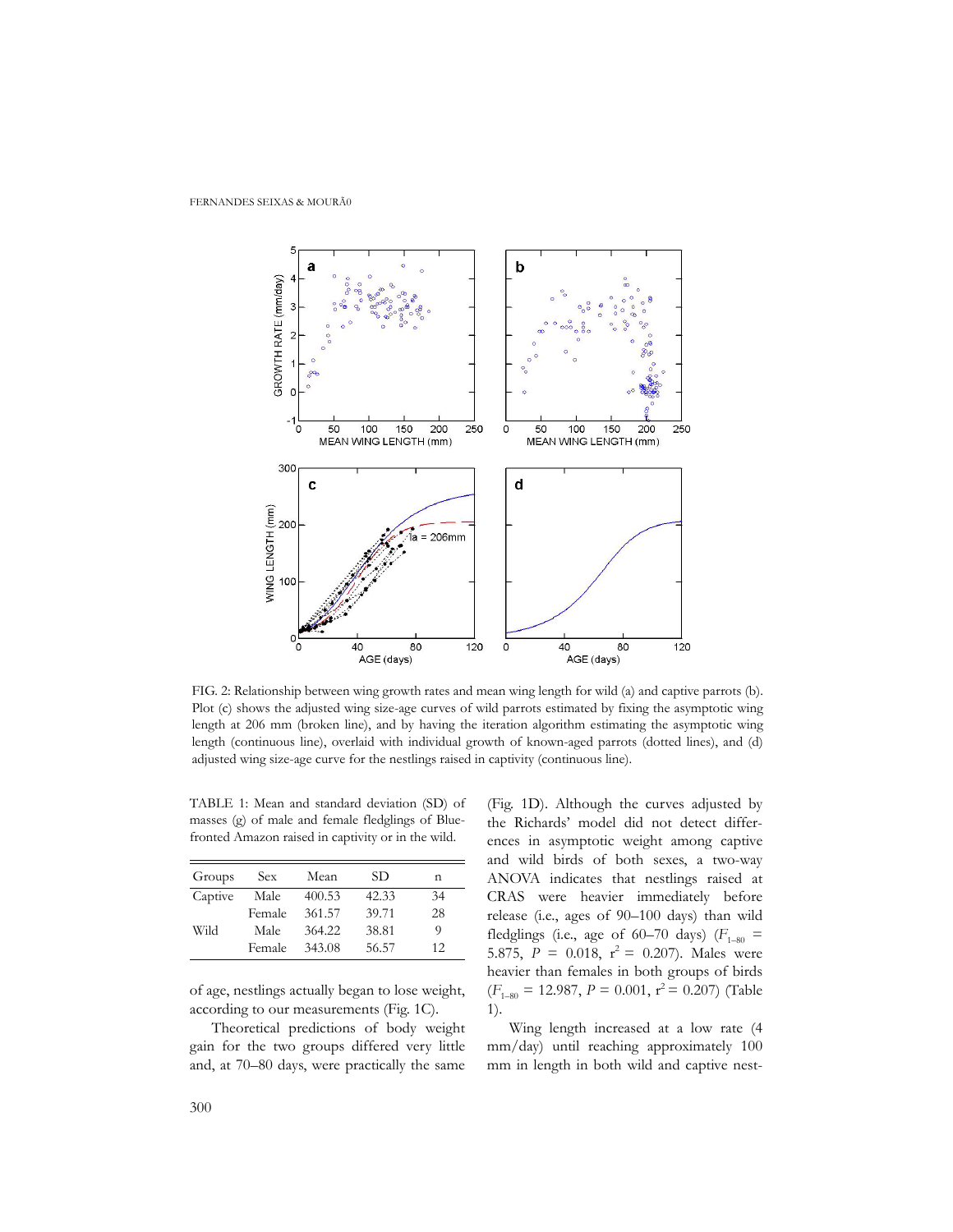lings (Figs 2A and 2B). There are no data for wild birds with wing length over 180 mm, since this is the size at which they left the nest. However, captive birds showed a clear decrease in wing length growth rates after reaching 180 mm, diminishing to zero at around 200 mm (Figs 2A and 2B). The wingspan-age curve for wild nestlings goes far beyond those figures reached by birds of known age until they left the nests (Fig. 2C) and follows a distinct pattern from the relationship estimated for captive nestlings (Fig. 2D). As a result, asymptotically similar sized birds across the two populations are biologically improbable. For this reason, we fixed wing asymptotic size at the estimated value for the captive group (206 mm) and re-analyzed the data. With the fixed asymptote, the "T" was estimated at 78 days and "m"  $=$ 2.088 for wing growth of wild birds.

An analysis comparing the deviation of the observed weights to the predicted weights taken from the curve adjusted with the Richards' model revealed no difference in body weight gain between males and females neither for wild  $(F_{1-19} = 0.18, P = 0.68)$  nor for captive nestlings ( $F_{1-35} = 2.63$ ,  $P = 0.11$ ). Year of collection affected weight gain in captive birds, but explained only a small proportion of the residual variation ( $F_{1-103} = 4.16$ ,  $P =$ 0.04,  $r^2$  = 0.04) and did not affect weight gain in wild birds ( $F_{2-77} = 0.55$ ,  $P = 0.58$ ). Bot fly larvae infestation negatively affected the growth of wild nestlings (residual  $= 31.06-$ 14.01 number of bot fly larvae,  $F_{1-13} = 6.61$ , *P*  $= 0.02$ ,  $r^2 = 0.34$ ).

The effect of birth order on the relative weight of nestlings was similarly analyzed. The deviations of the observed weights from the estimated curve adjusted with the Richards' model were analyzed for 26 hatchlings, in 17 nests, with 7 "first" nestlings, 9 "second" nestlings, and 10 "third" nestlings. In eight (18%) clutches of two and three eggs it was possible to identify only the "third" nestling by its earlier feathering stage. The residual analysis indicated that there was variation in weight growth rates among wild birds, but it explained little of the variation in these growth rates (residual  $= 23.69 - 17.15$  birth order,  $F_{1-24} = 6.29$ ,  $P = 0.02$ ,  $r^2 = 0.21$ . Unfortunately, there were not enough parrots with both bot fly larvae and birth order information to allow the statistical examination of the potentially interactive effect of these two factors on nestling weight gain.

### DISCUSSION

The estimated asymptotic weight for wild Blue-fronted Amazons was close to that (~310 g) found for the Yellow-shouldered Amazon (*Amazona barbadensis*) (Rojas-Suárez 1994). Wild nestlings reached asymptotic body weight before leaving the nests. However, these birds lost, on average, 4% of their asymptotic weight before flying. Weight loss before leaving the nest was also observed in Monk Parakeets (*Myiopsitta monachus*) by Navarro & Bucher (1990) and seems to be common in many bird species. These losses can be associated with flying exercise, decreased food provided by parents at the final stages of growth (Bucher 1983), or energy consumption for thermoregulation (Ragusa-Netto 1998). Ydenberg (1989) suggested that some nestlings can "choose" to fly with lower body weight when the food provided by the parents decreases, and Piatt (1990) also associated the decrease of parental care with the end of the reproductive season. However, Blue-fronted Amazon nestlings of both sexes, raised in captivity, kept gaining weight and were, at 90–100 days of age, on average 3.5% heavier than their estimated asymptotic weight, and heavier than wild birds before leaving the nests  $(P = 0.015)$ . This is possibly due to the fact that, in captivity, there was no food limitation at the final stages of growth and that cage conditions,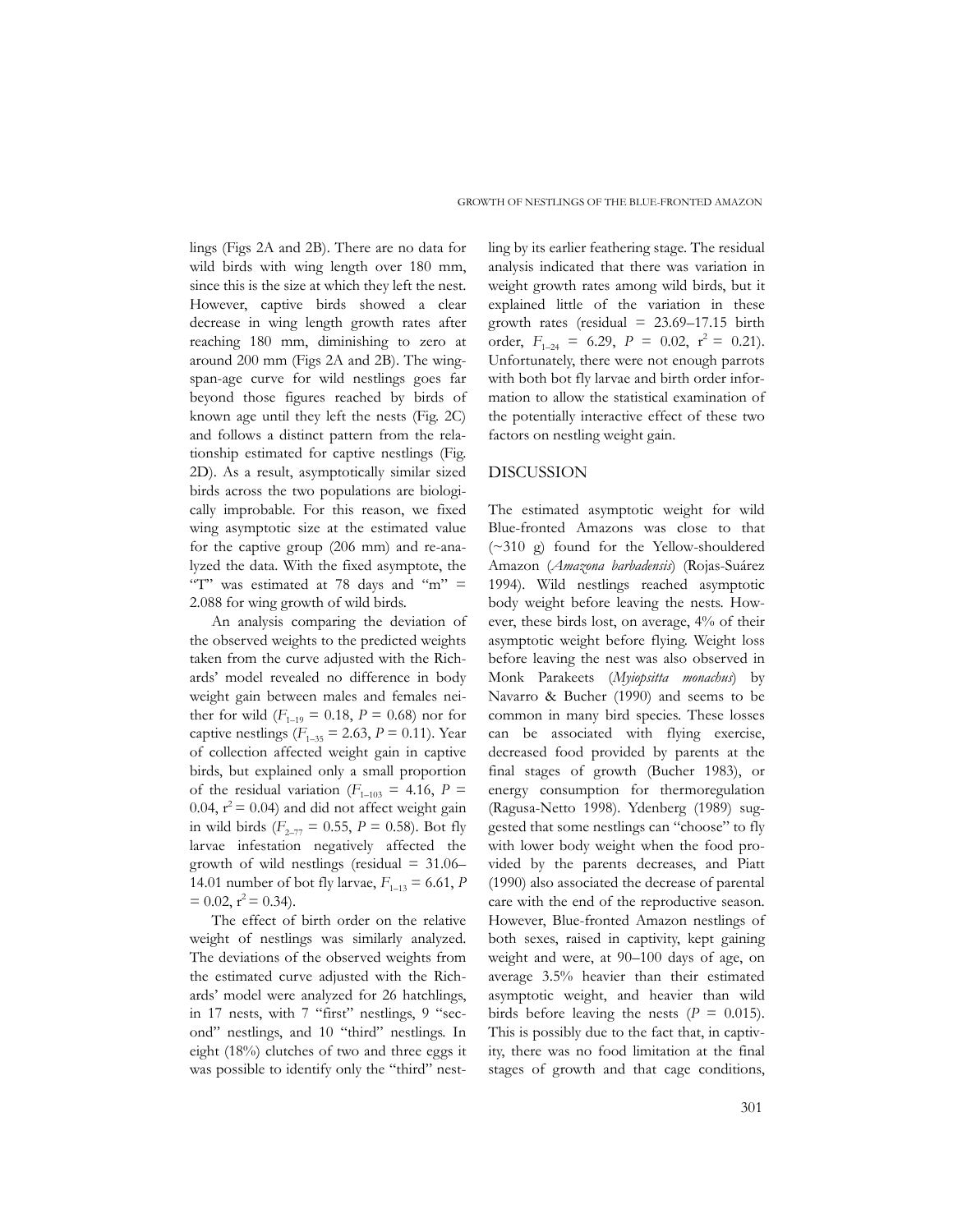with shade and ventilation, resulted in lower energetic consumption for thermoregulation than would otherwise be observed in the wild.

Nestlings raised in captivity showed slower growth than free living ones, needing approximately 8 additional days to reach asymptotic weight. This also has been observed in other birds such as gulls (Harris 1964) and corvids (Whitmore & Marzluff 1998). According to Bucher (1983), lower growth in captive birds may be associated to the frequency of food provision and food quality, and the long-term effects of this retarded growth are not yet clear. There is little information on Blue-fronted Amazon's natural feeding habits and nestlings' nutritional requirements are largely unknown.

Parrots' wings kept growing even after they left the nests. For the nestlings raised in captivity that were monitored for a longer period, we observed that the time spent to reach the wingspan asymptote was about 55% longer than the time required for body weight growth. Therefore, the data for wing growth of wild birds was not adequate to describe growth and the Richards' model estimated an asymptotic size that was biologically improbable. Leaving the nest before reaching full wing length seems to be a common fact among birds, and has been observed in swallows (Zach & Mayoh 1982) and in marine birds (Rodway 1997). Apparently, even nestlings of late-developing birds, like the Blue-fronted Amazon, cannot wait until the remiges are completely formed before for leaving the nest, as this means additional energy costs for the parents.

There were no difference in wild parrots' growth across the three years of observation, but slight differences were observed for captive animals. This can be explained by small changes in the diet composition served in captivity, or by temperature variations in insulated cages as observed in other studies (e.g., Johnson 1971).

Bot fly larvae infestation had linear and negative influence on body weight growth in wild parrots. During this study, two nestlings that had more than 25 bot fly larvae died before new data were collected and were excluded from the analysis. Guedes (1993) registered a high bot fly larvae infestation on a Hyacinth Macaw (*Anodorhynchus hyacinthinus*) nestling (~31 larvae), leading to slower growth, although the bird survived and flew. Marini *et al.* (1996) found that ticks and mallophaga are frequently found in cavity nests and that their occurrence is due to the non sterile conditions of their nests. We did not find ectoparasites on captive parrots, probably because of the hygienic conditions of their cages, which were cleaned daily, and where new substrate was provided.

Although the analysis of observed measurements deviations from the measurements predicted by the Richards' model did not detect the effect of sex on weight gain in parrots, feathered males weighed more than females  $(P = 0.001)$  at 60 and 100 days (for wild and captive birds, respectively). However, sex explained little of the weight variation.

In this study, birth order had an inverse linear effect on body weight growth of nestlings, although it explained only about 21% of residual variation. This is contrary to published findings with parakeets in Australia (Stamp *et al.* 1985) and in a 2-nestlings brood of Black-capped Donacobius (*Donacobius atricapillus*) (Ragusa-Netto 1996), but is consistent with observations in 3-nestlings broods of the Black-capped Donacobius, due to greater potential for asynchrony among nestlings. Many hypotheses suggest that birth order following nestling asynchrony, as observed in parrots, is an adaptive process that benefits parents (Stoleson & Beissinger 1997). Lack (1940) suggested that, when there is uncertainty about the future availability of food resources, parents produce more eggs that are immediately incubated, resulting in nestling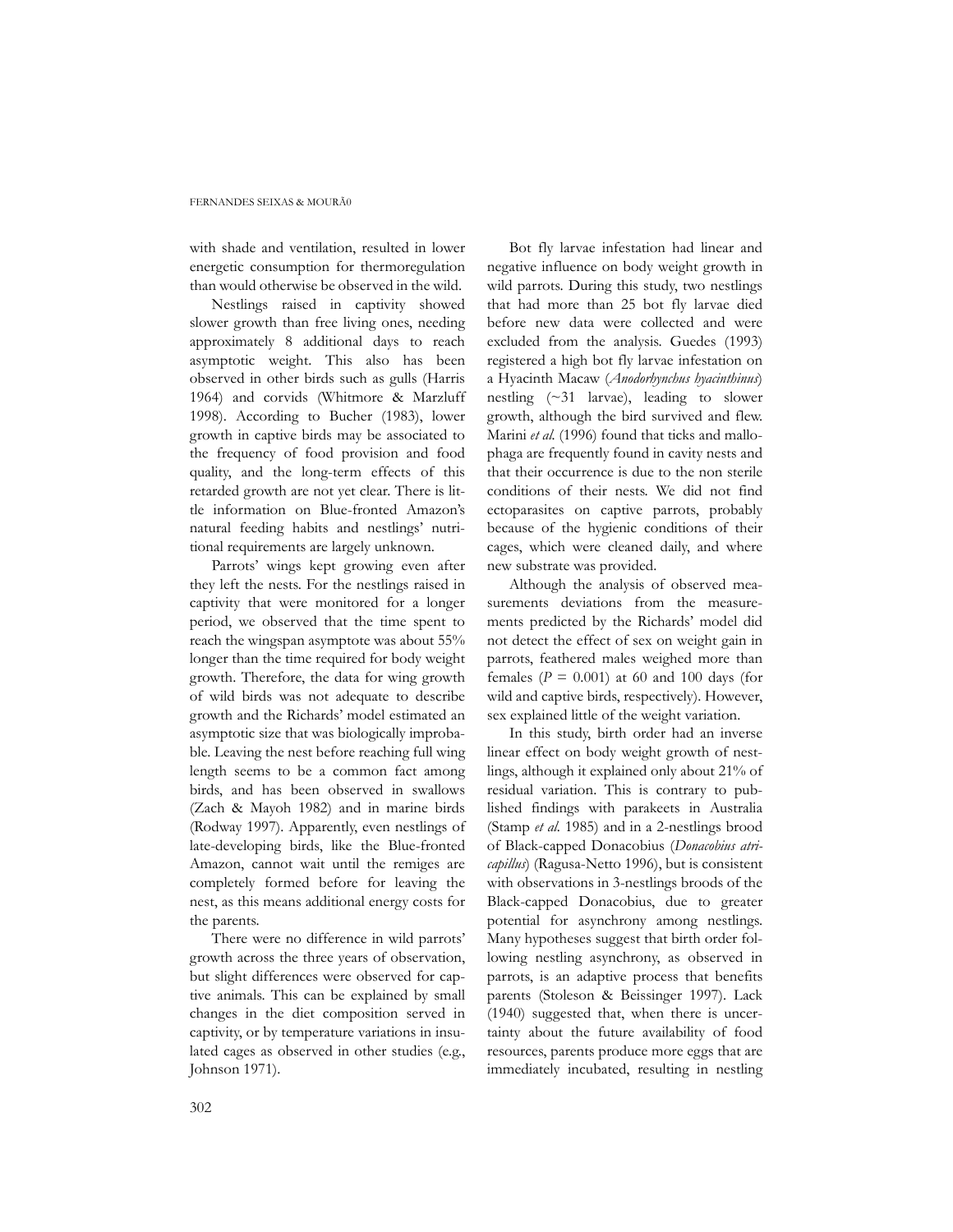asynchrony and, if food resources are limited, parents adjust clutches to the number of nestlings they can feed, eliminating the smaller. Thus, lower growth rates in younger birds may be a result of the competition for the food provided by the parents in periods of food scarcity (O'Connor 1978, Stamp *et al.* 1985). In this study, although the third nestlings had lower growth rates, there was no difference in the death rate of nestlings in the fledgling phase that could be attributed to birth orders. Apparently, nestlings' mortality during the fledgling phase was not directly related to birth order, but resulted from a combination of unidentified negative factors.

### ACKNOWLEDGMENTS

The authors would like to thank those who have contributed to the success of the study, in particular, the University of Mato Grosso do Sul (Graduate School of Ecology/ UFMS), CAPES, the Wildlife Rehabilitation Centre/Secretariat of Environmental Affairs (SEMACT MS), and the Brazilian Centre for Livestock Research (EMBRAPA Pantanal). This study was financially supported by Conservation International do Brazil, Foz Tropicana, The Birds Parquet, Foundation O Boticário de Proteção à Natureza and the American Bird Conservancy. R. Klabin and the staff of the Refúgio Ecológico Caiman gave us logistic support. We thank V. F. da Silva and A. M. S. Firmino for field assistance, and N. Guedes, R. Lourival, M. A. Lenharo, J. M. de Oliveira and the CRAS' staff for assisting us in different stages of this study, C. Y. Miyaki and the São Paulo University Biology Institute's staff for analysis. Special thanks to A. F. Seidl, W. Magnusson, R. Cintra, A. Piratelli, J. Ragusa Netto, R. A. Mauro, F. S. Lopes, P. R. Souza, C. Yamashita and L. H. Borges for their comments on the draft manuscript.

### REFERENCES

- Adámoli, J. 1986. Fitogeografia do Pantanal. Pp. 105–106 *in* Simpósio sobre recursos naturais e sócio-econômicos do Pantanal. Empresa Brasileira de Pesquisa Agropecuária, Corumbá, Brazil
- Brisbin, I. L., Jr., G. C. White, & P. B. Bush. 1986. PVB intake and the growth of waterfowl: multivariate analyses based on a reparameterized Richards sigmoid model. Growth 50: 1–11.
- Brisbin, I. L., Jr. 1988. Growth curve analyses and their application to the conservation and captive management of crocodilians. Pp. 116–145 *in* King, F. W. (ed.). Ninth working meeting of the IUCN/SSC crocodiles specialist group. IUCN, Gland, Switzerland.
- Bucher, T. L. 1983. Parrot eggs, embryos, and nestlings: patterns and energetic of growth and development. Physiol. Zool. 56: 465–483.
- Caccamise, D. F., & J. Alexandro. 1976. Growth rate in the Monk Parakeet. Wilson Bull. 88: 495–497.
- Caccamise, D. F. 1980. Growth and development of major body components in the Monk Parakeet. Wilson Bull. 92: 376–381.
- Causton, D. R., C. O. Elias, & P. Hadley. 1978. Biometrical studies of plant growth. I. The Richards function, and its application in analyzing the effects of temperature on leaf growth. Plant Cell Environ. 1: 163–184.
- Fendley, T. T., & I. L. Brisbin, Jr. 1977. Growth curve analyses: a potential measure of the effects of environmental stress upon wildlife populations. Pp. 337–350 *in* Proceedings of the 13th international congress on game biology. Wildlife Management Institute and Wildlife Society, Washington, D.C.
- Forshaw, J. M., & W. T. Cooper. 1989. Parrots of the world. Landsdone, Willoughby, Australia.
- Griffiths, R., M. Double, K. C. Y. Orr, & R. J. G. Dawson. 1998. DNA test to sex most birds. Molecular Ecol. 7: 1071–1075.
- Guedes N. M. R. 1993. Biologia reprodutiva de Arara Azul (*Anodorhynchus hyacinthinus*) Pantanal - MS, Brasil*.* M.Sc. thesis, Escola Superior de Agricultura Luiz de Queiroz, Univ. São Paulo, Piracicaba, Brazil.
- Harris, M. P. 1964. Aspects of the breeding biology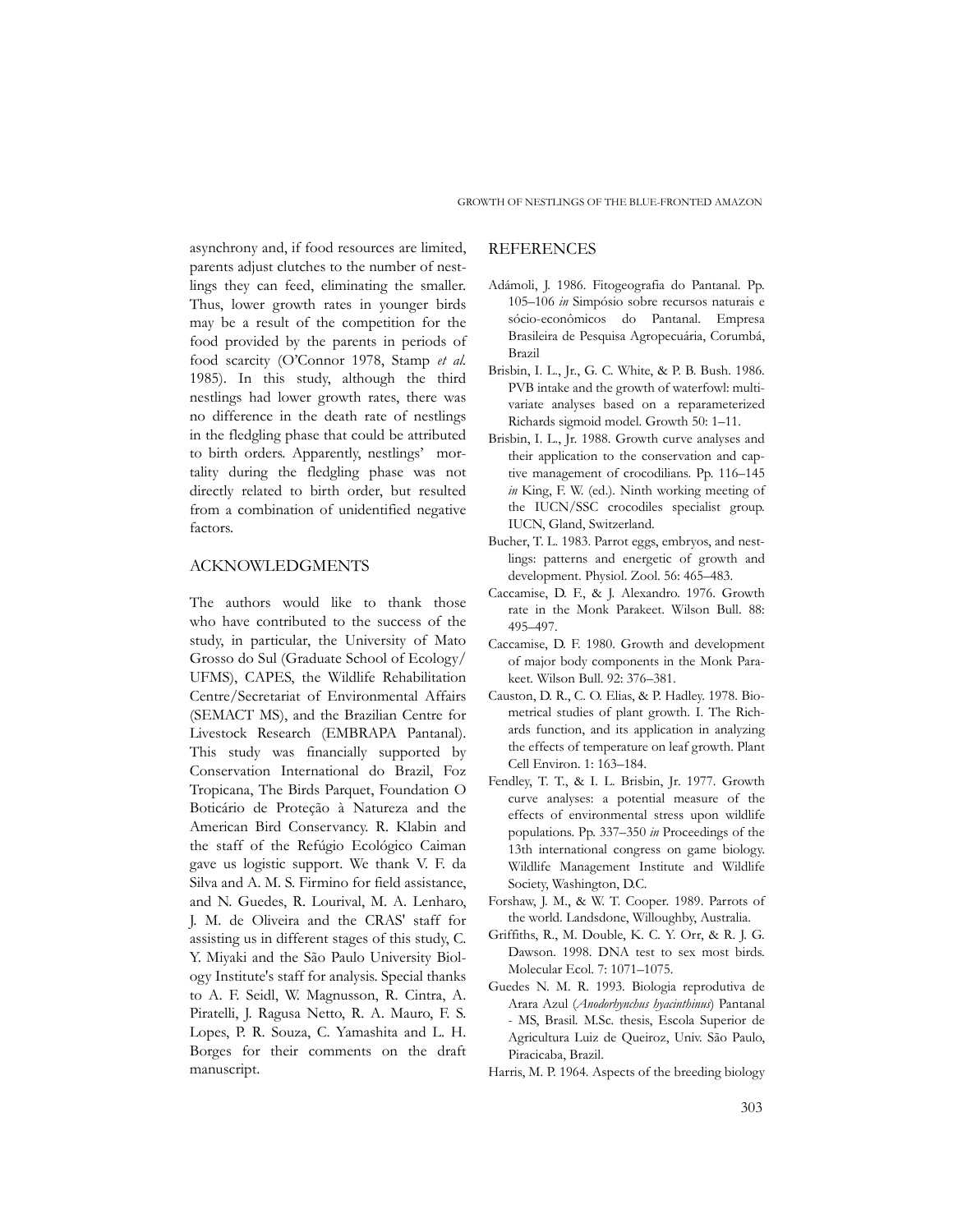of the gulls *Larus argentatus fuscus* and *marinus.* Ibis 106: 432–456.

- Johnson, N. F. 1971. Effects of levels of dietary protein on wood duck growth. J. Wildl. Manage. 35: 798–802.
- Lack, D. 1940. Courtship feeding in birds. Auk 57: 169–178.
- Marini, M. A., M. R. Bornschein, J. C. Pinto, & M. A. Pichorim. 1996. Ecological correlates of ectoparasitism on Atlantic forest birds, Brazil. Ararajuba 4: 93–102.
- Navarro, J. L., & E. H. Bucher. 1990. Growth of Monk Parakeets. Wilson Bull. 102: 520–525.
- Nunez, V., J. J. Sauad, J. L. Garrido, & Z. M. Chorolque. 1991. Ambientes del Loro Hablador *Amazona aestiva*, Argentina. I. Composición y análisis de los patrones espaciales de la vegetación. Manejo Fauna Publ. Tech. 3: 1–23.
- O'Connor, R. J. 1978. Brood reduction in birds: selection for fratricide, infanticide and suicide? Anim. Behav. 26: 79–96.
- Piatt, J. F. 1990. The aggregative response of Common Murres and Atlantic Puffins to schools of capelin. Stud. Avian Biol. 14: 36–51.
- Pott A. 1997. Vegetação. Pp. 1–191 *in* Plano de Conservação da Bacia do Alto Paraguai (Pantanal) - PCBAP. Diagnóstico dos meios físico e biológico: meio biótico, V. 2, t. 2, Ministério do Meio Ambiente, dos Recursos Hídricos e da Amazônia Legal, Brasília, Brazil.
- Pruitt, K. M., R. E. Demuth, & M. E. Turner, Jr. 1979. Practical application of generic growth theory and the significance of the growth curve parameters. Growth 43: 19–35.
- Ragusa-Neto, J. 1996. Nestling development, size and juvenile survival in *Donacobius atricapillus* (Passeriformes: Troglodytidae). Ararajuba 4: 81–85.
- Ragusa-Netto, J. 1998. Wetting the nestling: A possible kind of parental care in *Donacobius atricapillus* (Passeriformes: Troglodytidae). Ararajuba 6: 52–53.
- Ricker, W. E. 1979. Growth rates and models. Fish Physiol. Biochem. 8: 679–743.
- Ricklefs, R. E. 1967. A graphical method of fitting equations to growth curves. Ecology 48: 978– 983.
- Ricklefs, R. E. 1968. Patterns of growth in birds. Ibis 110: 419–451.
- Ricklefs, R. E. 1973. Patterns of growth in birds. II. Growth rate and mode of development. Ibis 115: 177–201.
- Ricklefs, R. E. 1976. Growth rates of birds in humid New World tropics. Ibis 118: 179–207.
- Rodway, M. S. 1997. Relationship between wing length and body mass in Atlantic Puffin nestlings. J. Field Ornithol. 68: 338–347.
- Rojas-Suárez. F. 1994. Biologia reprodutctiva de la Cotorra *Amazona barbadensis* (Ave: Psitaciformes) en la Peninsula de Macanao, Estado Nueva Esparta. Pp. 73–96 *in* Morales Novo, G. I., D. Bigio, A. Luy & F. Rojas-Suárez (eds.). Biologia y conservación de los psitácidos de Venezuela. Gráficas Giavimar, Caracas, Venezuela.
- Sauad, J. J., V. Nunez, J. L. Garrido, S. Mosa, M. Calzon, & Z. M. Chorolque. 1991a. Ambientes del Loro Hablador *Amazona aestiva*, Argentina. III. Características de los árboles-nido. Manejo Fauna Publ. Tech. 4: 1–13.
- Sauad, J. J., V. Nunez, J. L. Garrido, S. Mosa, M. E. Calzon, & Z. M. Chorolque. 1991b. Ambientes del Loro Hablador *Amazona aestiva*, Argentina. II. Densidade de nidos. Manejo Fauna Publ. Tech. 5: 1–12.
- Saunders, D. A., G. T. Smith, & I. Rowley. 1982. The availability and dimensions of tree hollows that provide nest sites for cockatoos (Psittaciformes) in western Australia. Aust. Wildl. Res. 9: 541–556.
- Saunders, D. A. 1986. Breeding season, nesting success and nestling growth in Carnaby's Cackatoo, *Calyptorynchus funereus latirostris,* over 16 years at Coomallo Creek, and a method for assessing the viability of populations in other areas. Aust. Wildl. Res. 13: 261–273.
- Seixas, G. H. F., & G. M. Mourão. 2000. Assessment of restocking Blue-fronted Amazon (*Amazona aestiva*) in the Pantanal of Brazil. Ararajuba 8: 73–78.
- Silva, J. S. V., M. M. Abdon, M. P. Silva, & H. R. Romero. 1998. Levantamento do Desmatamento no Pantanal Brasileiro até 1990/1991. Rev. Agropec. Bras. 33: 1739–1745.
- Soriano, B. M. A. 1997. Boletim agrometereológico: 1986–1996 (Fazenda Nhumirim). Circular Técnica 3, Empresa Brasileira de Pesquisa Agropecuária, Corumbá, Brazil.